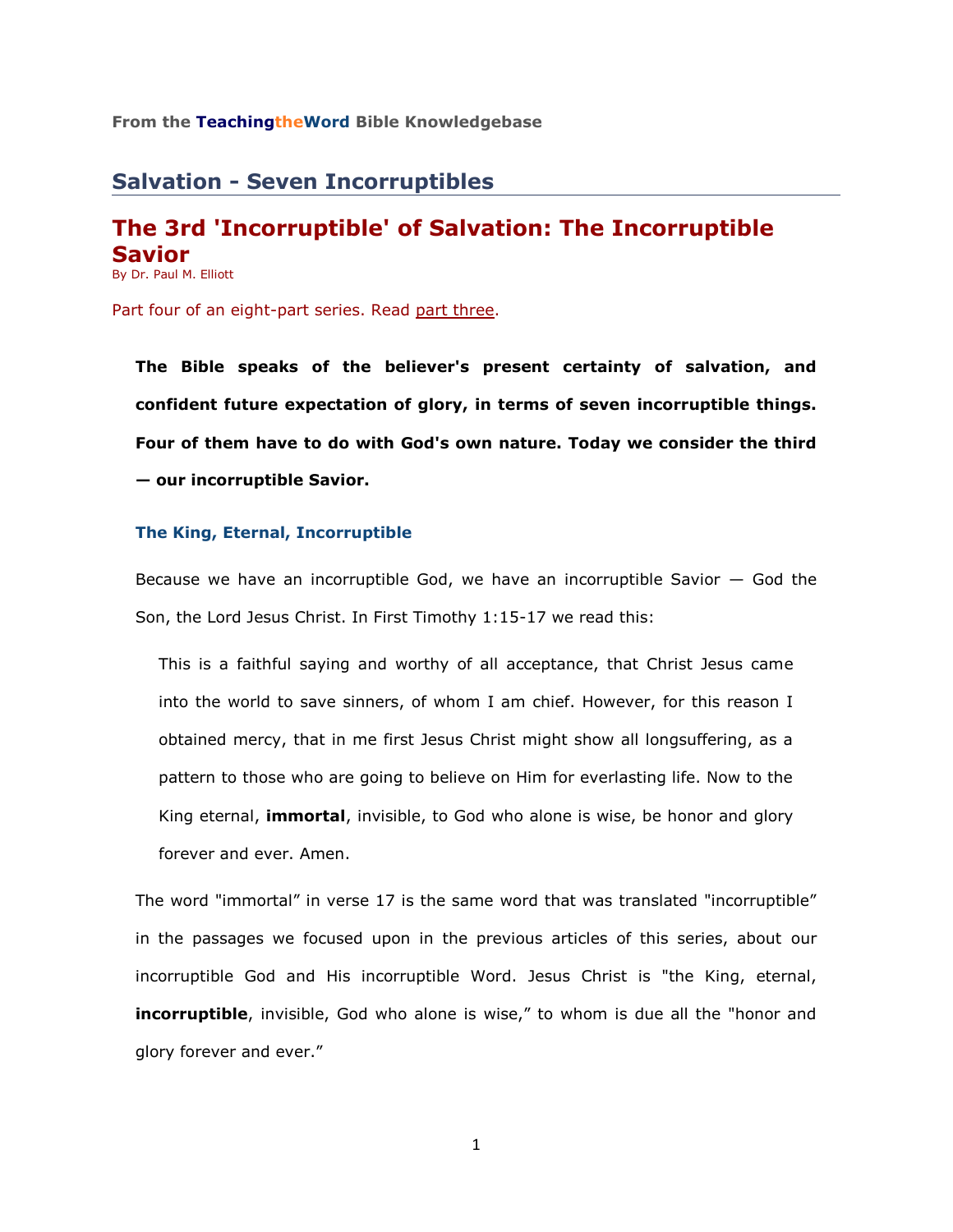Jesus Christ existed from all eternity, incorruptible. And He came into this world in a human body and remained, incorruptible and not subject to compromise. He could not and he did not sin. And even when He died for our sins and was buried, His flesh did not see corruption. God fulfilled the great prophecy of Psalm 16:10, "You will not leave my soul in Sheol, nor will You allow Your Holy One to undergo corruption." He is, in every sense, the incorruptible Savior.

## **A Supernatural Fact**

Now in order to believe in the incorruptible Savior, you have to believe in the supernatural. But through time, many have rejected the supernatural. One of those was Thomas Jefferson, the third president of the United States. Thomas Jefferson had his own version of the Bible. It became known as the Jefferson Bible, and in the 19th century it was actually published. It was a copy of the King James Bible, but with all the references to the supernatural eliminated. Jefferson literally carved up the incorruptible Word of God in order to make an un-supernatural Jesus who was the product of his own unregenerate mind.

The closing words of the Jefferson Bible are these, from Matthew 27:59-60 —

And when Joseph had taken the body, he wrapped it in a clean linen cloth, And laid it in his own new tomb, which he had hewn out in the rock: and he rolled a great stone to the door of the sepulchre, and departed.

That's how the Jefferson Bible ends  $-$  with Jesus in the grave. But praise God, that is not where His authentic record ends! Our Bible ends in the book of Revelation chapter 22, with the risen, ascended, glorified, incorruptible Lord Jesus Christ saying, "Surely I am coming quickly!" – and the Apostle John responding  $-$  we can almost hear him shout it — "Even so, come, Lord Jesus!"

## **Next: [Our Incorruptible Savior's Incorruptible Blood](http://www.teachingtheword.org/apps/articles/web/articleid/61121/columnid/5861/default.asp)**

2